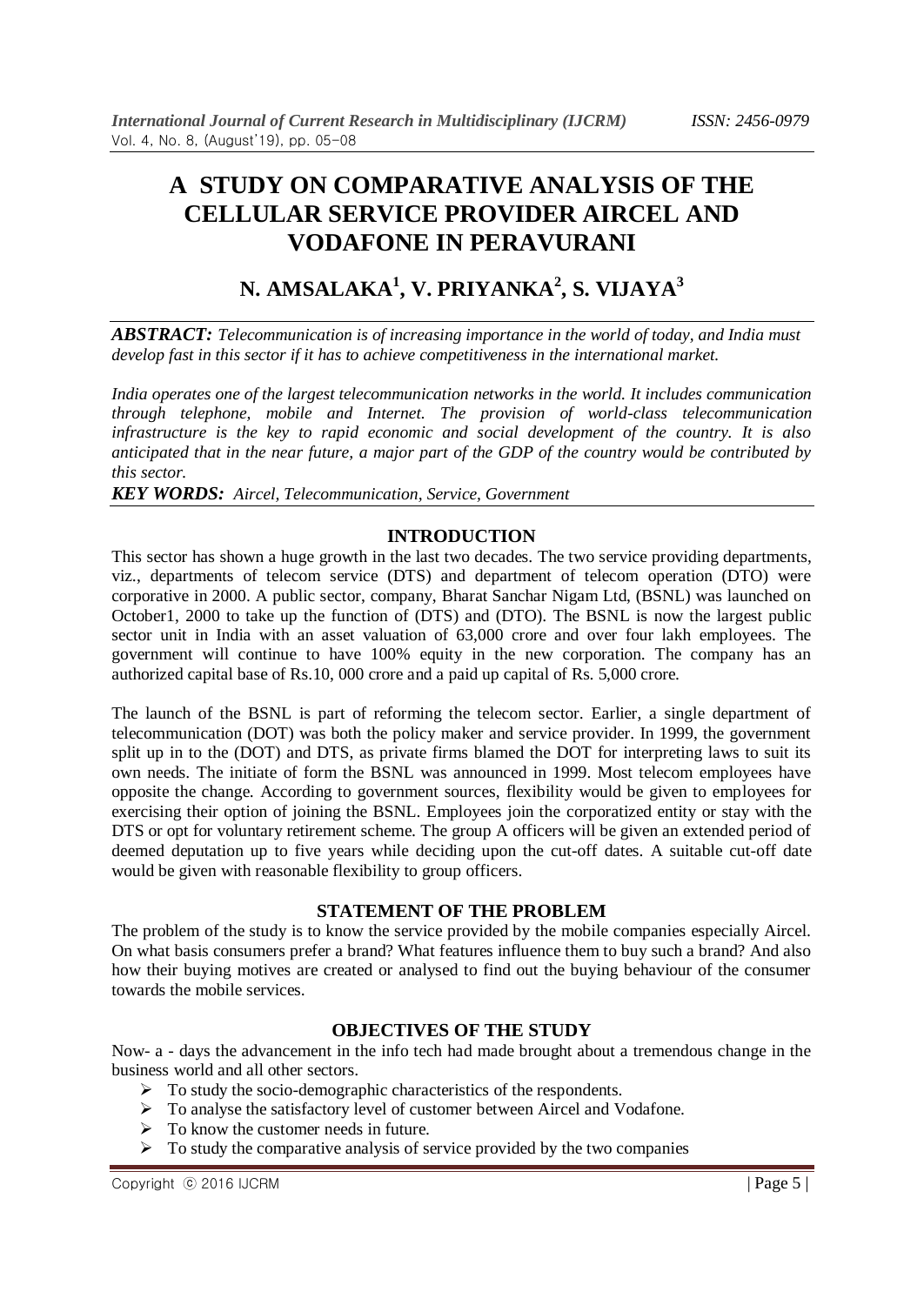### **METHODOLOGY**

Survey Method is followed in the study. This study is concerned with consumer"s preferences towards Aircel and Vodafone brand at Peravurani town. The whole study has been conducted with the help of both primary and secondary data.

# **COLLECTION OF DATA**

Primary data are those which are collected fresh and for the first time, and thus happen to be original in character. Questionnaire was the instrument being used for collecting the primary data.

#### **SECONDARY DATA:**

**PRIMARY DATA:**

The data are those which have already been collected by someone else and which have already been passed through the statistical process. Secondary data was collected from journals, magazines and record of the company.

### **SCOPE OF THE STUDY**

The outcome of the study may provide an assessment of the buyers, their income, age, sex, education and occupation. This may be very useful to the policy makers of cellular phone to know the buyer behavious. They can also come to know the important features to be developed in cellular phones. Owing to time and financial constrains the scope of the study has been restricted to the survey of a small sample of buyers in Peravurani Town.

### **REVIEW OF LITERATURE**

The Dictionary of marketing and advertising defines consumer behaviour as "observable activities chosen to maximize satisfaction through the attainment of economic goods and services such as choice of retail outlet, preference for particular brands and so on".

**According to ostrow & smith's Dictionary of marketing,** the term consumer behaviour refers to "the actions of consumers in the market place and the underlying motives for those actions. Marketers expect that by understanding what causes consumers to buy particular goods and services they will be able to determine which products are needed in the market place, which are obsolete, and how best to present the goods to the consumer".

**The ultimate aim of the marketing is selling;** Marketing is defined as the managerial process through which products are matched with markets. The success of business firms greatly depends upon how best serve and satisfy their customers. Businesses can proper only by satisfying the needs of customers. When aim to enjoy consumer satisfaction and profit maximization. Both these aims are attained through the product exchange. The products are an important factor in marketing the product successfully. A producer or a manufacture needs, desire, prestige, income, education etc., to make the product alterative and acceptable to its customers.

Many studies on shopping centre image are dominated by the 'big four' dimensions, namely merchandise mix, accessibility, services and atmospherics **(Dennis, Marsland and Cockett, 2001; Frasquet, Gil and Molla, 2001;**

### **VODAFONE**

## **COMPANY PROCFILE**

Vodafone is a mobile network operator headquarter in Berkshire, U.K. it is the largest mobile telecommunications Network Company in the world by turnover and has a market value of about 75 billion (June 2008.) Vodafone currently has equity interests in 25 Countries and partner Networks (Networks in which it has not equity stakes) in a further 42 countries. The name Vodafone comes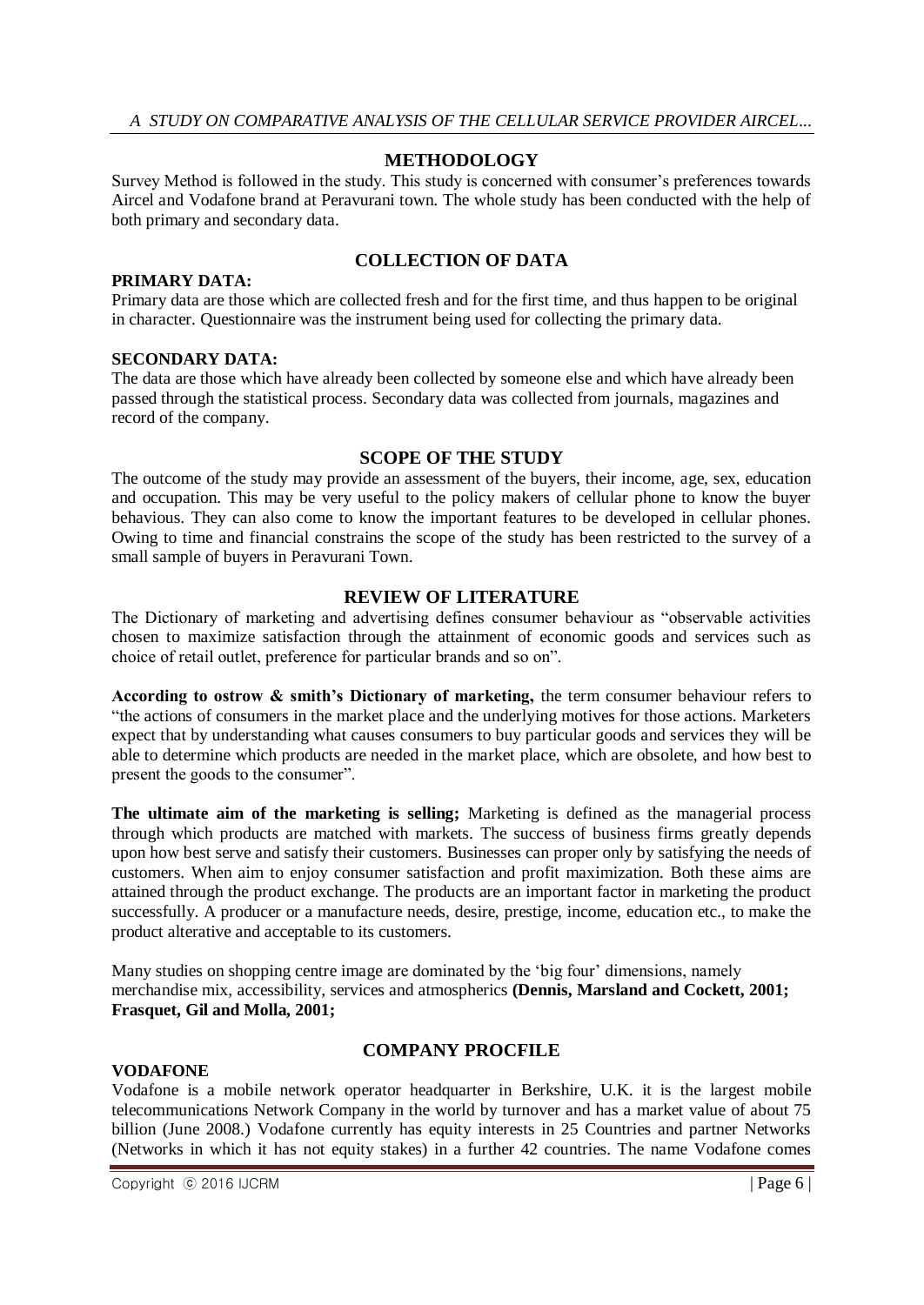from Voice data fone, chosen by the company to "reflects the provision of voice and data services over mobile phones".

At 31 March 2008 Vodafone had 260 million proportionate customers in 25 markets across 5 continents. on this measures it is the second largest mobile telecom group in the world behind China Mobile. The eight markets where it has more than ten million proportionate customers are the United Kingdom, Germany, India, Italy, Spain, Turkey, Egypt and the United States. In the U.S. these customers come via its minority stake in Verizon wireless and in the other seven markets Vodafone has majority controlled subsidiaries.

### **AIRCEL**

The Aircel Group is a joint venture between Maxis Communications Berhad of Malaysia and Apollo Hospital Enterprise Ltd of India, with Maxis Communications holding a majority stake of 74%.

Aircel commenced operations in 1999 and became the leading mobile operator in Tamil Nadu within 18 months. In December 2003, it launched commercially in Chennai and quickly established itself as a market leader – a position it has held since.

Aircel began its outward expansion in 2005 and met with unprecedented success in the Eastern frontier circles. It emerged a market leader in Assam and in the North Eastern provinces within 18 months of operations. Till today, the company gained a foothold in 14 circles including Chennai, Tamil Nadu, Assam, North East, Orissa, Bihar, Jammu & Kashmir, Himachal Pradesh, West Bengal, Kolkata, Kerala, Andhra Pradesh, Karnataka and Delhi.

#### **FINDINGS OF THE STUDY**

- $\div$  Majority 33% of the respondents are 41-50 years
- 27% of the respondents have qualified Post Graduate level
- $\div$  80% of the respondents are married
- 24% of the respondents are Government employees
- Majority 29% of the respondents have earned Rs.10000 to Rs.15000.
- $\triangleleft$  Majority (26%) of the respondents have 2 members in the family.
- $\cdot$  Majority 28% of the respondents say that mostly two members are using the mobile phone in the family.
- 60% of the respondents are using Vodafone simcard and 40% of the members are using Aircel simcard.
- Majority 20 members (45%) are Vodafone respondents are using cellphone for 4-6 years, 17members (30%) Aircel respondents are using 4-6 years.
- $\div$  40 members (45%) respondents are satisfied with service provider and 22 members (73%) Aircel respondents satisfied with this service.
- $\div$  75% of the respondents are using "short message services" (SMS) both in service provider.
- 78% of the vodafone respondents are satisfied about the comparison of other mobile 83% of the Aircel respondents satisfied about the other mobile.
- 67% of the Vodafone respondents are satisfied with the call rate of the service provider and 67% of the Aircel respondents are satisfied with the call rate of the service provider.
- $\div$  53% of the respondents are influenced by the friends and relatives in taking purchase decision.
- $\cdot$  Majority 35 members (45%) 78% of the Vodafone respondents are using roaming facility.
- $\div$  Majority 45% of the Vodafone respondents are satisfied with the service coverage and 50% of the Aircel respondents are satisfied the service.